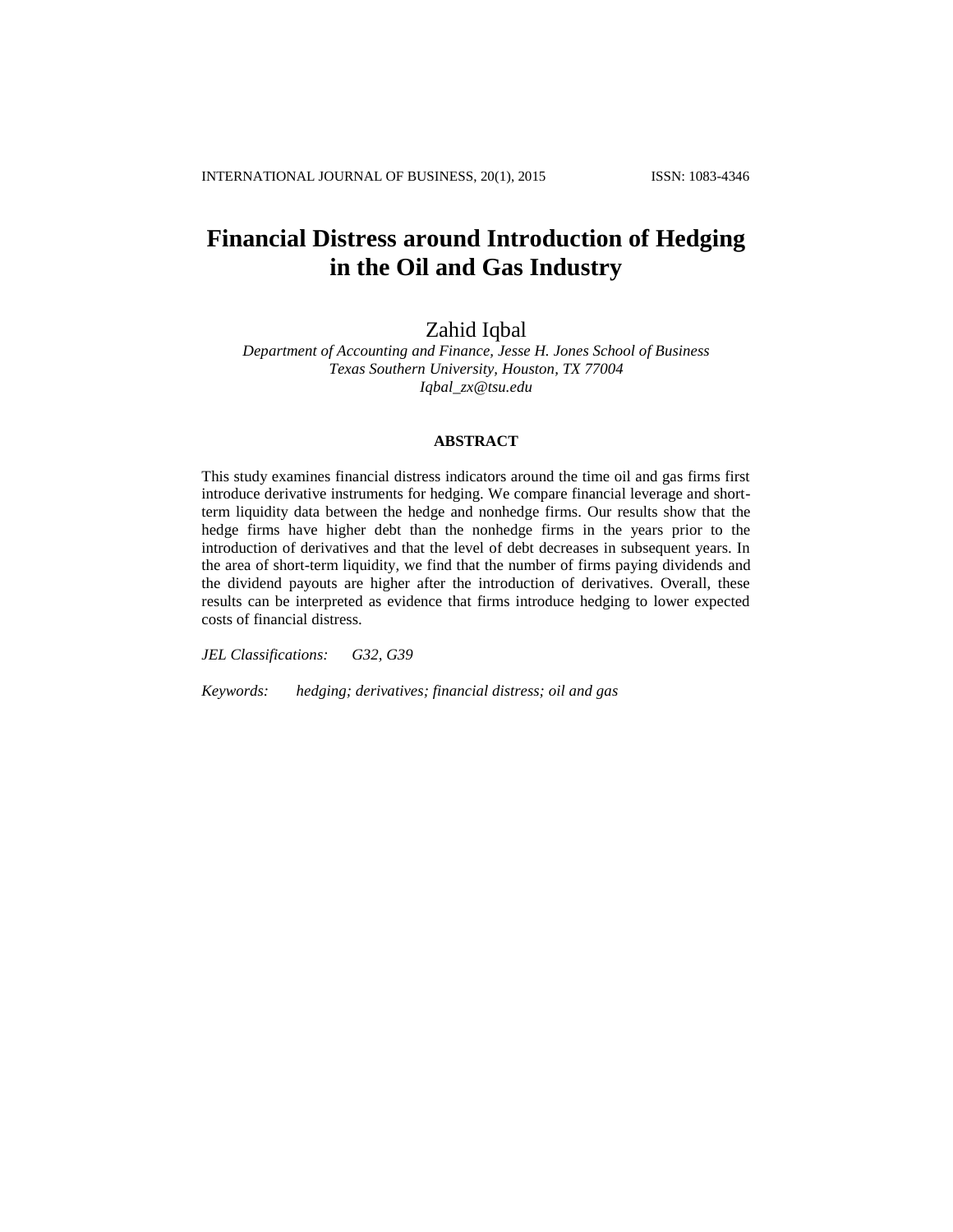## **I. INTRODUCTION**

The shareholder wealth maximization hypothesis of hedging suggests that hedging can increase firm value by reducing expected taxes (Mayers and Smith, 1982; Smith and Stulz, 1985), by reducing underinvestment problem in the presence of costly external financing (Froot et al., 1993), and by reducing expected cost of financial distress (Mayers and Smith, 1982; Smith and Stulz, 1985).<sup>1</sup> To empirically test these arguments, prior studies examine several determinants of hedging with mixed results. For example, Gezcy et al. (1997) show that firms that have high financial leverage are more likely to use derivatives to avoid costs of financial distress. Tufano (1996) and Mian (1996), on the other hand, find little support for the financial distress argument. One issue not examined in prior studies is the behavior of these determinants around the time derivative instruments are first introduced. It is quite possible that the firm implemented hedging in response to high leverage and that leverage subsequently decreased as part of the firm's overall hedging policy. Hence, the difference in leverage may not be as pronounced between the hedge and nonhedge firms after hedging is adopted.

This study fills the gap in the risk management literature by examining the hedging indicators around the time financial derivatives are first introduced by a firm.<sup>2</sup> Specifically, we examine the determinants of financial distress around the introduction of derivative instruments in the oil and gas industry. According to Mayers and Smith (1982) and Smith and Stulz (1985), hedging reduces the probability that a firm encounters financial distress. Prior empirical studies identify several indicators that can reduce these expected costs, and hence have an impact on hedging decision. Some of the key financial distress indicators are the firm's financial leverage (Nance et al., 1993; Gezcy et al., 1997; Haushalter, 2000) and short-term liquidity (Gezcy et al., 1997; Haushalter, 2000).

Our study focuses on the oil and gas industry which is subject to significant price risk as observed in prior studies (Scholtens and Wang, 2008; Mohanty and Nanda, 2011; Gogineni, 2010). This industry has been experiencing extreme price volatility ever since the oil embargo in 1973. Although Haushalter (2000) examines hedging data for the oil and gas firms, it is not known whether the hedge firms are financially distressed around the introduction of derivative instruments.

Our results suggest that the hedge firms have higher debt than the nonhedge firms in the years immediately before derivative instruments are first used. There is no evidence of high leverage in the three years following the introduction of hedging. We also find evidence that the dividend payouts and the number of firms paying dividends are higher in the year and immediately after hedging is first introduced.

The rest of the paper is organized as follows. The next section provides background information, followed by descriptions of the sample in section III and the empirical results in section IV. Concluding remarks are given in section V.

## **II. BACKGROUND**

## **A. Oil Price Risk**

Prior studies show that volatility in oil and gas prices impacts earnings and stock returns in the oil and gas sector. Gogineni (2010) shows that the oil and gas industry is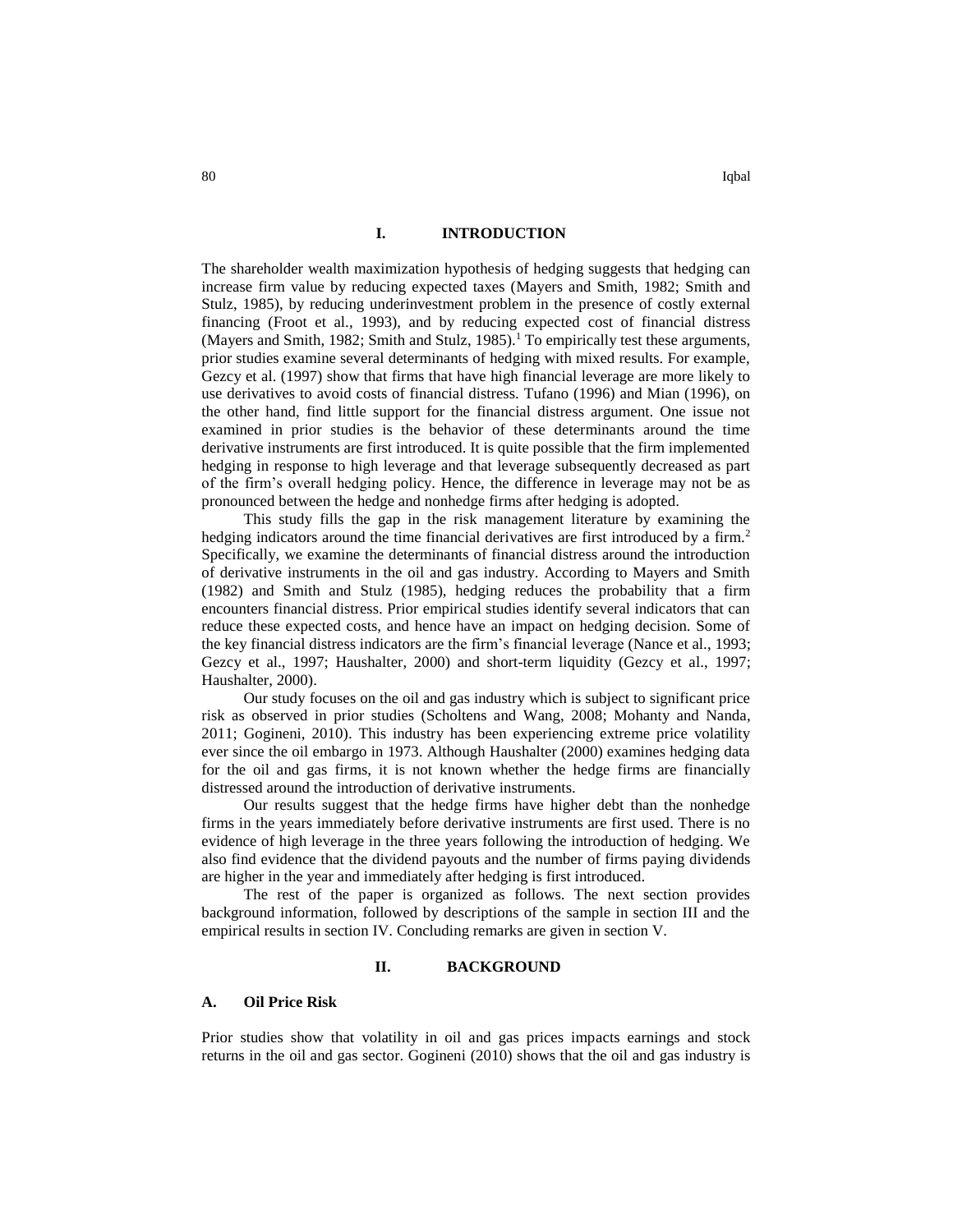sensitive to unexpected movements in oil prices and Scholtens and Wang (2008) find that oil stock returns are positively correlated with crude oil prices. According to Mohanty and Nandha (2011), oil price risk exposures of the U.S. oil and gas companies are generally positive and significant.

To hedge price risk, many oil and gas companies implement risk management strategies as evidenced in prior empirical studies (Haushalter, 2000; Jin and Jorion, 2006). In his sample of 100 firms, Haushalter (2000) finds that 43 firms hedged in 1992, 49 hedged in 1993, and 57 hedged in 1994. Also, these firms hedged 32.2 percent of production in 1992, 29.6 percent in 1993, and 28.4 percent in 1994. In Jin and Jorion's (2006) study, hedging of oil and gas price risk occurred during 106 out of 330 firm-years.

### **B. Financial Distress and Hedging**

Prior studies identify specific benefits that induce firms to hedge. One of the benefits is reduction of expected costs of financial distress. Mayers and Smith (1982) and Smith and Stulz (1985) indicate that a reduction in the variability of cash flows and firm value reduces the expected costs of financial distress. Some of the expected costs arise from deterioration of long-term relationships with suppliers and customers during periods of financial distress. As a consequence, firms with high leverage and low liquidity should have greater incentives to hedge their risks.

## **C. Financial Leverage**

Nance et al. (1993) state that the magnitude of the reduction of expected costs is a positive function of the probability that financial distress will occur which is directly related to the amount of financial leverage. Hedging and financial leverage are related because both affect the probability of financial distress. Hence, the higher the level of debt, the greater the need to hedge firm's risk. Empirical study by Dolde (1995) reports a positive and significant relationship between the use of hedging instruments and financial leverage. Haushalter (2000) examines hedging activities of the oil and gas producers and finds that debt ratio is positively related to the percentage of production hedged. Using a sample of New Zealand firms, Berkman and Bradbury (1996) observe that hedging activities increase with debt ratio. These results are interpreted as evidence that high expected costs of financial distress cause firms to use more derivatives. Mian (1996) and Tufano (1996), on the other hand, find no evidence of any relationship between hedging and expected costs of financial distress. Mian's (1996) findings show no difference in book-value of debt to market-value of firm between the hedgers and the nonhedgers. Using book-value of debt to market-value of firm as a proxy for financial distress, Tufano (1996) also finds a weak support for the financial distress argument.

# **D. Short-Term Liquidity**

Nance et al. (1993) argue that firms can reduce the expected costs of financial distress by maintaining a high level of short-term liquidity. More liquid assets or low dividendpayout ratios help assure bondholders that funds will be available to pay fixed claims.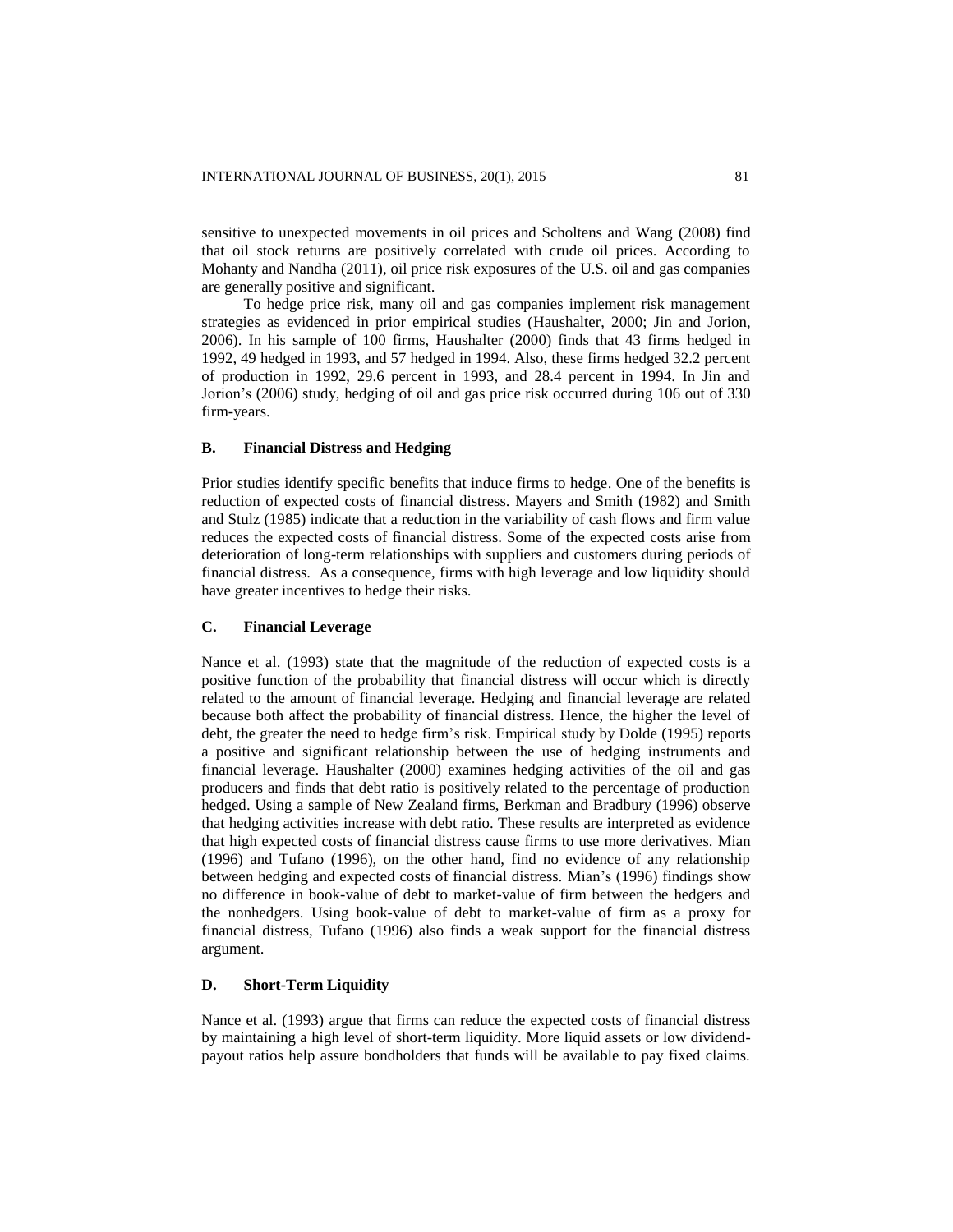Froot et al.(1993) contend that short-term liquidity ensure that the firm has more internal funds that reduces the need for costly investment and financing alternatives in the face of variable cash flows. Hence, hedging is less valuable when the firm has more short-term liquid assets. Gezcy et al. (1997) find that the users of currency derivatives have lower quick ratio values than that of the nonusers. Their logistic regression results indicate a significantly low probability of using currency derivatives for firms with high quick ratio. Haushalter's (2000) study shows that the hedgers in the oil and gas industry have higher dividends when compared to the nonhedgers.

## **E. Empirical Predictions**

Based on the above discussions, we propose the following empirical predictions in our study. Hedge firms are likely to have higher leverage than nonhedge firms when they first introduce derivatives. Also, since low short-term liquidity increases the expected costs of financial distress, hedge firms are likely to have lower short-term liquidity than nonhedge firms around the time derivatives are first introduced.

## **III. SAMPLE**

This study examines financial distress around the introduction of derivative instruments in the oil and gas industry. To accomplish our research goal, an initial sample of 482 firms is obtained from the Compustat Research Insight database of which 310 firms are in the crude petroleum and natural gas production and exploration business (SIC 1311). The remaining firms belong to drilling, oil field services, refining, and other oil and gas related businesses. From the initial sample, we identify hedge firms by searching sections 1A and 7A of the SEC Edgar 10-K and DEF-14 filings for information related to hedging during  $1994-2010$ .<sup>3</sup> Hedging is defined as the use of futures, options, swaps, and fixed price contracts for non-trading purposes. Here are some excerpts on hedging provided in the 10-K reports: "Anadarko uses derivative commodity instruments to hedge the Company's exposure to changes in the market price of natural gas and crude oil and to provide methods to fix the price for natural gas independently of the physical purchase or sale". "Berry Petroleum has periodically entered into bracketed zero cost collar hedge contracts on a portion of its crude oil production with California refiners to protect the Company's revenues from potential price declines".

Of the 482 firms, 107 reported use of derivative instruments for commodity hedging purposes in their SEC filings. We use two methods to identify the year when derivative is first used for hedging. The first method requires that hedging be reported at least one year after the first SEC filing. <sup>4</sup> For example, if the first filing for a firm was 1996, and use of derivatives was first reported in 1998, we classify 1998 as the introduction year for the firm. We identified introduction years for 18 firms using this method. For the remaining 89 firms, we search the financial statements on the Compustat Research Insight database to determine financial data on hedging prior to the first SEC filing. Examples of hedging or derivative data are, "hedging", "gains/losses on commodity derivatives", "derivative instruments", "derivative assets", "derivative liabilities", "fair value of derivatives", etc. We identified data on hedging for 31 firms using this second method. Thus, our final samples consist of 49 hedgers with an introduction year.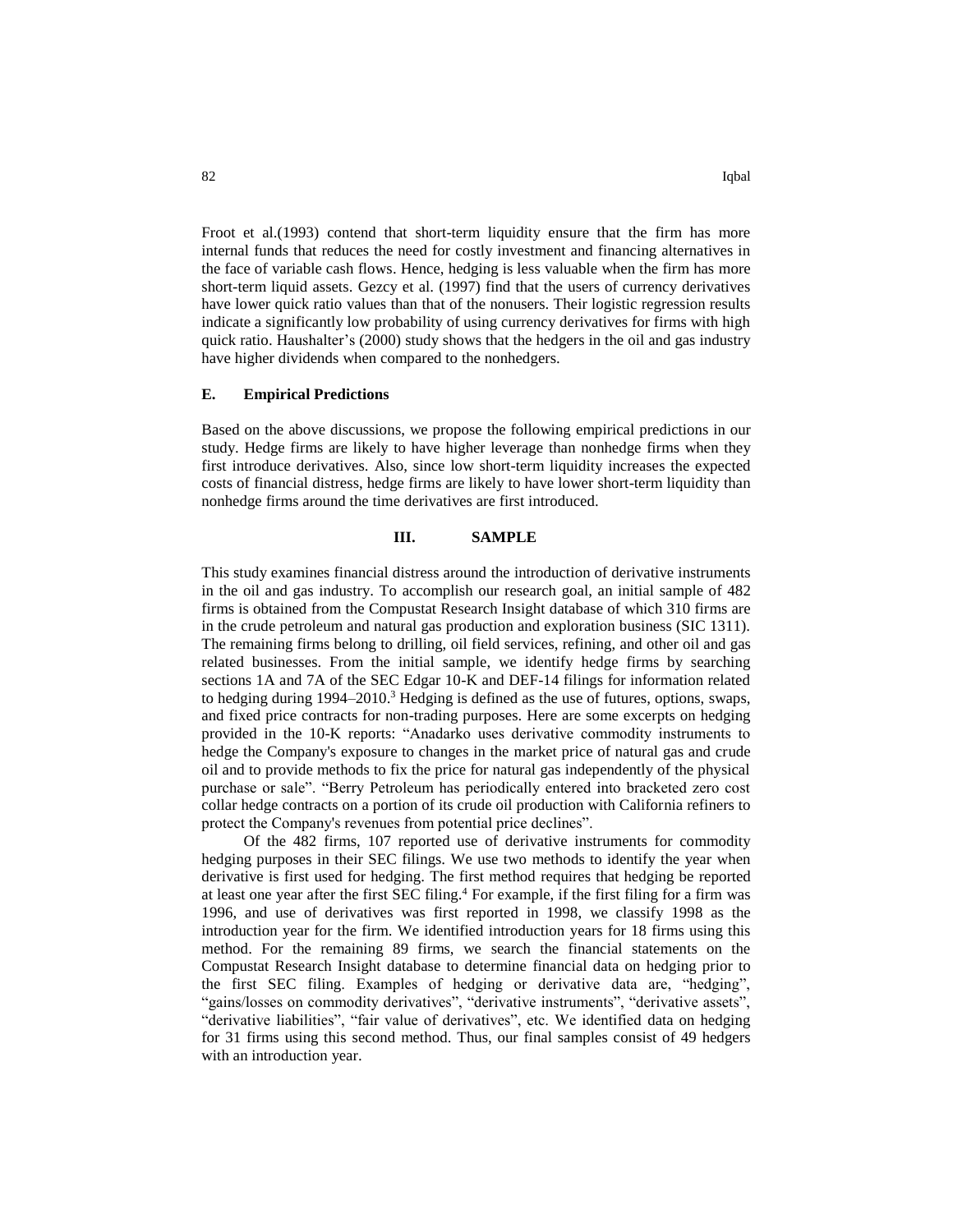For comparison purposes, we pair each hedge firm with a firm from the nonhedge sample by the 4-digit SIC code and by total assets in the introduction year. A breakdown of the samples by 4-digit SIC code and total assets in Table 1 shows that, of the 49 hedge firms, 40 belong to the crude petroleum and natural industry (SIC 1311). The mean asset size of the hedge sample is \$2.87 billion while that of the non-hedge sample is \$3.43 billion. The mean asset size of the crude petroleum and natural gas firms (SIC 1311) for both the hedge and nonhedge samples is around half a billion dollars.

| Sample                                            | N                               |           |                |           |
|---------------------------------------------------|---------------------------------|-----------|----------------|-----------|
| <b>Initial Sample</b>                             | 158                             |           |                |           |
| Deletions:                                        |                                 |           |                |           |
| Not on SEC Edgars (1994-2010)                     | 14                              |           |                |           |
| Introduction of hedging could not be determined   | 58                              |           |                |           |
| <b>Final Sample</b>                               | 49                              |           |                |           |
|                                                   |                                 |           |                |           |
| Final Sample – by 4-digit Industry and Asset Size | Hedge Firms                     |           | Nonhedge Firms |           |
|                                                   | Assets (in millions of dollars) |           |                |           |
|                                                   | N                               | Mean      | N              | Mean      |
| Crude Petroleum and Natural Gas (SIC 1311)        | 40                              | 490.42    | 40             | 501.04    |
| Drilling Oil and Gas Wells (SIC 1381)             | 1                               | 698.64    |                | 837.24    |
| Oil and Gas Field Services (SIC 1389)             | 3                               | 5.492.92  | 3              | 9,002.80  |
| Petroleum Refining (SIC 2911)                     | 2                               | 47,000.00 | $\overline{c}$ | 58,000.00 |
| Special Industry Machinery (SIC 3559)             |                                 | 133.92    |                | 136.10    |
| Petroleum Bulk Stations (SIC 5171)                |                                 | 2,210.01  | 1              | 1,859.47  |
| Engineering Services (SIC 8711)                   |                                 | 671.98    |                | 360.49    |
| Total                                             | 49                              | 2,872.60  | 49             | 3,426.23  |

**Table 1** This table provides a breakdown of the samples

## **IV. EMPIRICAL FINDINGS**

To gain an understanding of when the oil and gas firms first introduced hedging, we provide a breakdown of the hedge sample in relation to the movements of the price of crude oil. We collect monthly West Texas Intermediate (WTI) prices from January 1994 to December 2010 from the Haver Analytics database. For oil price, we utilize adjusted real oil price that is similar to the measure used by Davis and Haltiwanger (2001). The real oil price is computed as the nominal WTI price divided by producer price index for all commodities. Davis and Haltiwanger (2001) argue that a change in real oil price can be a reversal of a previous change which may not represent unexpected shocks in the oil market. To address this, they propose adjusting the real oil price, computed as the log of real WTI price divided by weighted average of real WTI prices in prior sixty months (five years), with weights summing to one and declining linearly to zero. This adjusted measure produces significant change in oil price relative to the average price over the past five years.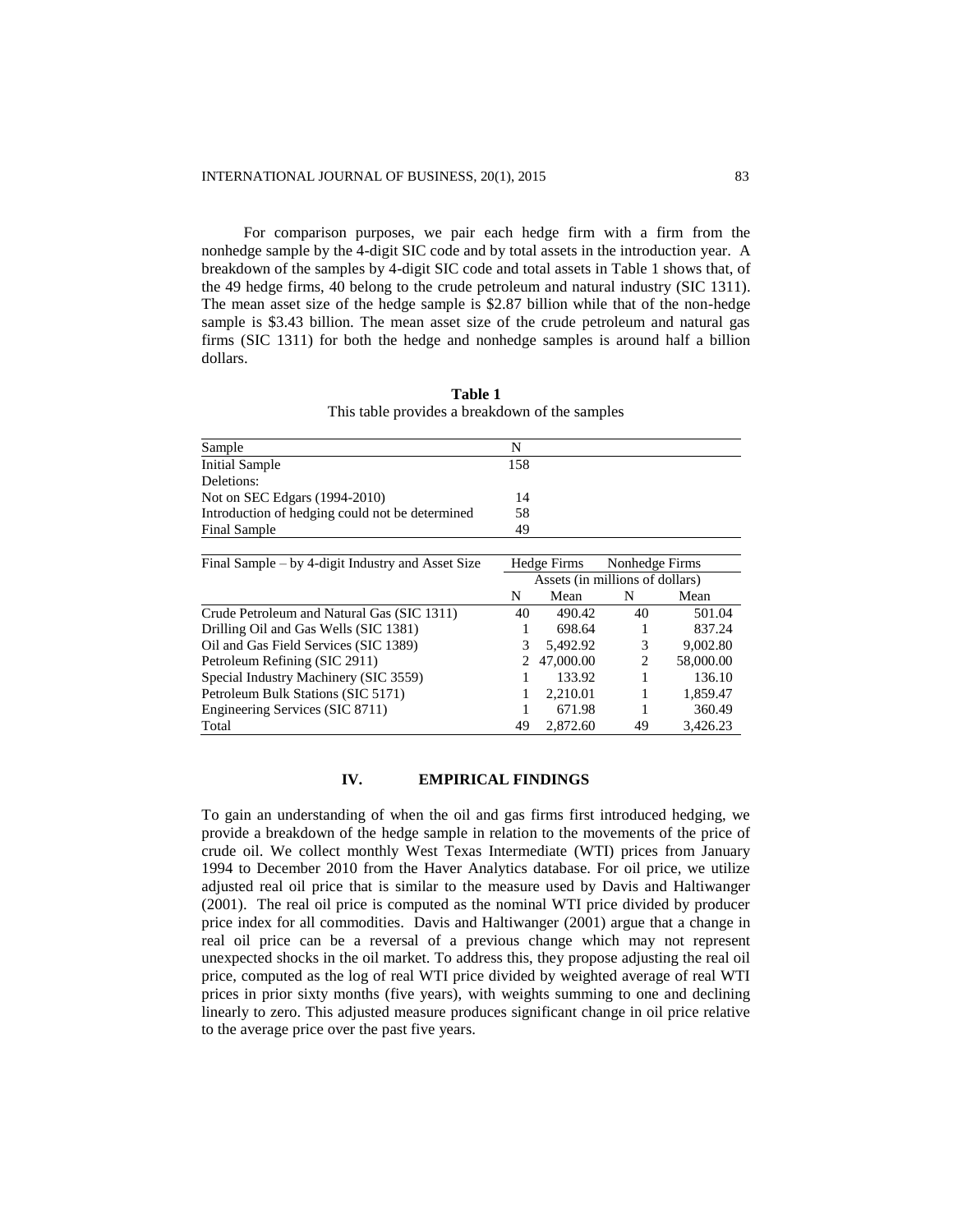Figure 1 shows that 35 of the 49 hedging introductions in the oil and gas industry (roughly 71 percent) occurred during a 9-year period from 2000 to 2008. There are about 4 introductions per year. The remaining 14 introductions occurred during 8 years

**Figure1** This figure shows yearly breakdown of the oil and hedge sample in relation to adjusted real WTI price



in 1994–1999 and 2009–2010. In relation to the direction of oil price changes, 28 introductions occurred during the years when real WTI price declined, and the remaining 21 introduction occurred during the years when real WTI price rose. These data suggest that more firms introduced hedging during falling oil prices. One possible reason is that, since most of our sample firms belong to the oil and gas extraction industry (SIC 1311), hedging is more valuable for these firms during periods of falling oil prices when revenue declines than during periods of rising oil prices when revenue remains steady.

Table 2 presents data on financial leverage for the hedge and nonhedge firms. Three measures of leverage are used. We use coverage ratio following Nance et al. (1993) and Gezcy et al. (1997), long-term debt ratio following Gezcy et al. (1997) and Haushalter (2000), and total debt ratio following Nance et al. (1993). Mian (1996), and Tufano (1996). Coverage ratio is computed as earnings before interest and taxes to interest expenses. Long-term debt ratio is computed as the book-value of long-term debt to firm size (defined as market value of equity plus book-value of total debt and book-value of preferred stock). Total debt ratio is book-value of all debt to firm size. Based on the empirical predictions on leverage discussed earlier, we predict lower coverage ratio, higher long-term debt ratio, and higher total debt ratio for the hedge firms than for the nonhedge firms.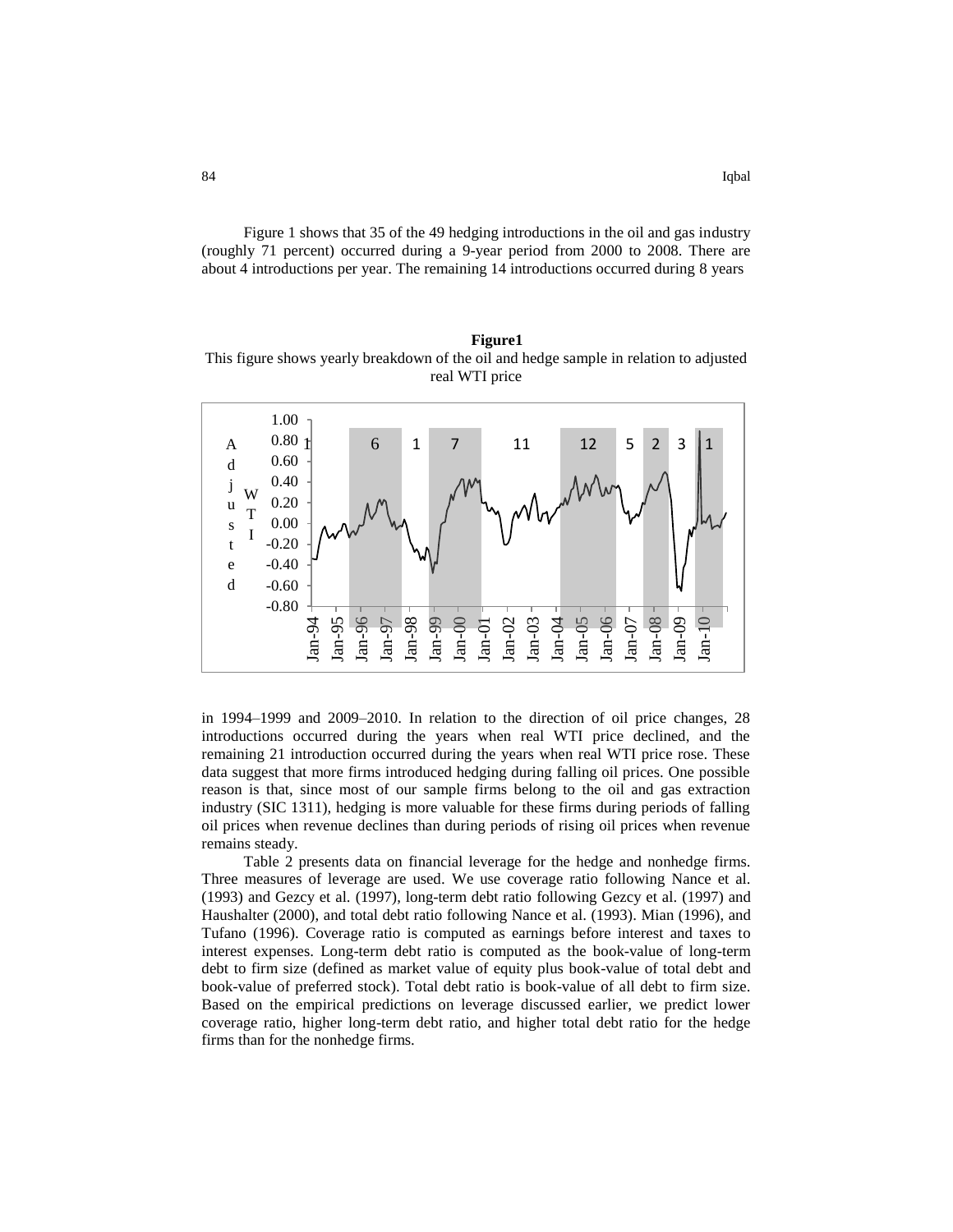| Nonhedge Firms                              |                            |       | <b>Hedge Firms</b> |    |                    |                    |  |
|---------------------------------------------|----------------------------|-------|--------------------|----|--------------------|--------------------|--|
| Year                                        | N                          | Mean  | Median             | N  | Mean               | Median             |  |
|                                             | Panel A: Interest Coverage |       |                    |    |                    |                    |  |
| $-3$                                        | 27                         | 4.03  | 1.47               | 21 | 14.63              | 4.63               |  |
| $-2$                                        | 35                         | 16.76 | 3.26               | 25 | 18.09              | 3.25               |  |
| -1                                          | 37                         | 30.88 | 2.89               | 29 | 2.77               | 4.85               |  |
| $\boldsymbol{0}$                            | 39                         | 11.95 | 2.89               | 39 | 1.05 <sup>a</sup>  | 2.15               |  |
| $\mathbf{1}$                                | 41                         | 5.01  | 2.27               | 43 | 13.35              | 2.60               |  |
| $\overline{2}$                              | 41                         | 1.85  | 2.01               | 44 | 2.66               | 1.43               |  |
| 3                                           | 41                         | 4.71  | 2.70               | 46 | 8.72               | 3.62               |  |
| Panel B: Long-Term Debt to MV of Assets (%) |                            |       |                    |    |                    |                    |  |
| $-3$                                        | 31                         | 22.25 | 10.05              | 13 | 51.51 <sup>c</sup> | 59.58 <sup>c</sup> |  |
| $-2$                                        | 36                         | 24.69 | 15.56              | 16 | 43.53 <sup>b</sup> | $25.64^{\rm a}$    |  |
| $-1$                                        | 35                         | 23.33 | 10.72              | 22 | 41.54 <sup>b</sup> | 27.18 <sup>a</sup> |  |
| $\boldsymbol{0}$                            | 38                         | 27.69 | 20.88              | 28 | 32.80              | 19.14              |  |
| $\mathbf{1}$                                | 43                         | 27.25 | 22.07              | 33 | 35.14              | 24.39              |  |
| $\overline{2}$                              | 44                         | 29.05 | 24.55              | 38 | 30.73              | 22.53              |  |
| 3                                           | 44                         | 29.68 | 24.53              | 39 | 33.06              | 24.46              |  |
| Panel C: Total Debt to MV of Assets (%)     |                            |       |                    |    |                    |                    |  |
| $-3$                                        | 31                         | 32.77 | 22.55              | 18 | 57.02 <sup>b</sup> | 64.60 <sup>b</sup> |  |
| $-2$                                        | 36                         | 33.86 | 24.45              | 30 | $56.65^{b}$        | 64.40 <sup>b</sup> |  |
| $-1$                                        | 38                         | 39.11 | 19.80              | 36 | 54.06              | 61.30 <sup>a</sup> |  |
| $\boldsymbol{0}$                            | 39                         | 33.41 | 21.80              | 44 | 40.48              | 24.70              |  |
| $\mathbf{1}$                                | 43                         | 32.77 | 23.85              | 44 | 35.64              | 24.00              |  |
| $\overline{2}$                              | 44                         | 34.57 | 25.45              | 47 | 33.17              | 23.80              |  |
| 3                                           | 44                         | 33.83 | 25.45              | 48 | 35.19              | 26.45              |  |

**Table 2** This table reports the leverage ratios for the hedge and nonhedge oil and gas firms. Year 0 is the year of introduction of hedging

<sup>a</sup>Significantly different from the mean or median of the nonhedge firms at the 0.10 level. bSignificantly different from the mean or median of the nonhedge firms at the 0.05 level.

<sup>c</sup>Significantly different from the mean or median of the nonhedge firms at the 0.01 level.

Panel A of Table 2 presents mean and median values of coverage ratio from year -3 to year 3, with year 0 being the year of introduction. The results in Panel A show that there is no difference in coverage ratio between the hedgers and the nonhedgers in any of the years from year -3 to year 3, except for the mean value in year 0. The overall findings on coverage ratio are, therefore, not adequate to conclude that the hedgers have higher leverage any time before or after the derivative instruments are introduced.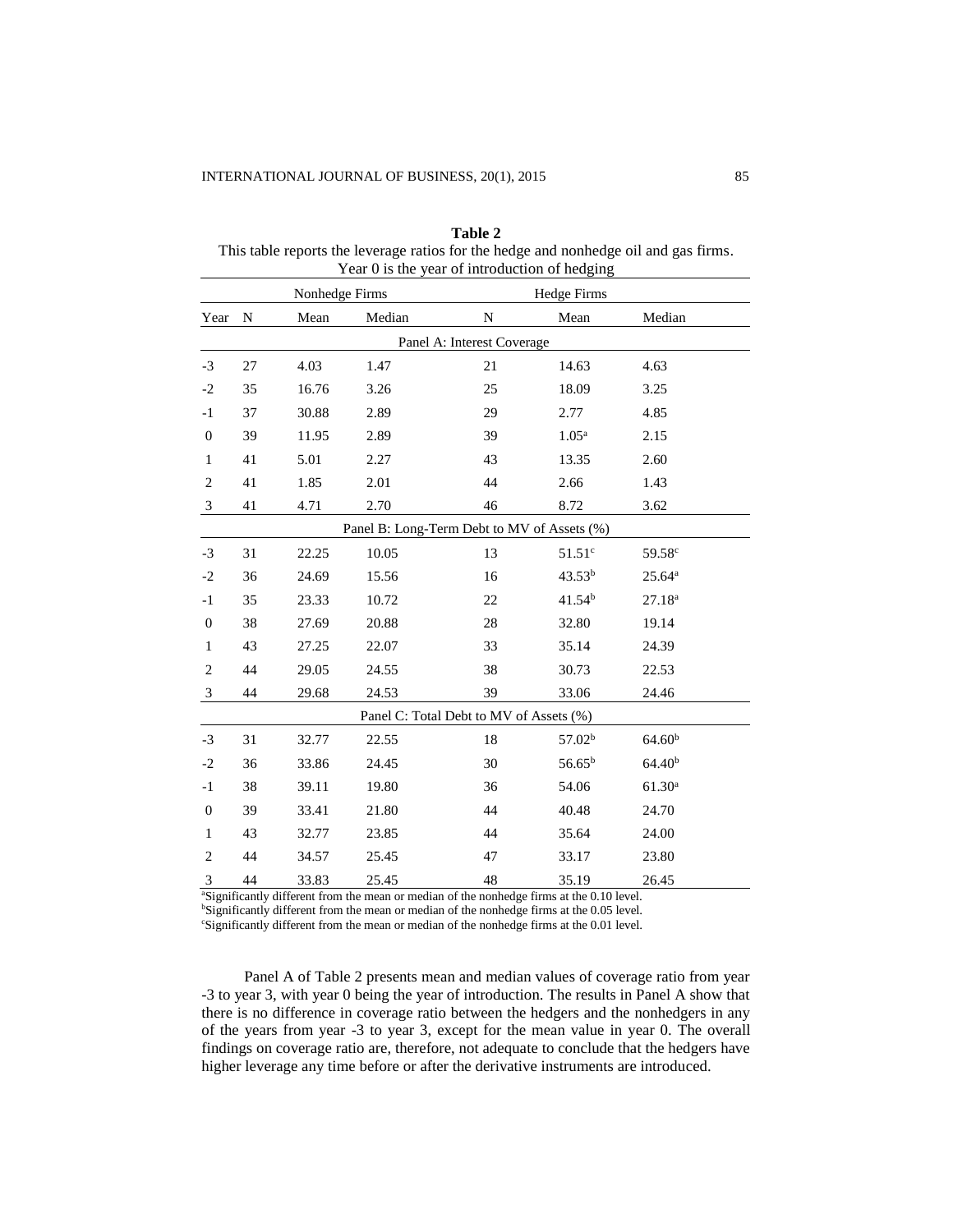Panel B of Table 2 presents the results on long-term debt ratio. The results show that the hedge firms have higher long-term debt than the nonhedge firms primarily in the three years prior to the introduction year. The mean or median values of long-term debt for the hedgers are significantly higher than that of the nonhedgers in years -3, -2, and -1. For example, the hedger's mean value is roughly 41.54 percent while the nonhedger's mean value is roughly 23.33 percent in year -1. The results clearly show that the hedgers are highly leveraged prior to the introduction year. In contrast, the data show that the mean or median values of the long-term debt ratio of the hedgers in the introduction year and three subsequent years are no different from that of the nonhedgers. Overall, our findings of higher long-term debt prior to introduction support the argument that hedging occurs due to financial distress in prior period. Following the introduction, it appears that the long-term debt decreases to a normal level and becomes no different from the debt level of the nonhedgers.

Panel C of Table 2 provides mean and median values of total debt ratio. The results are similar to that of long-term debt ratio. We find that the hedgers are more leveraged than the nonhedgers prior to introduction. In year -3, both mean and median values of the hedgers are significantly higher than that of the nonhedgers.

Overall the results in Table 2 suggest that oil and gas firms introduce derivatives in response to higher debt levels. The findings that there is no difference in financial leverage between hedgers and nonhedgers after introduction are consistent with that of Tufano (1996) and Mian (1996), but inconsistent with Gezcy et al. (1997) and Haushalter (2000).

Table 3 provides results on short-term liquidity. Following Gezcy et al. (1997) and Haushalter (2000), we use quick ratio and dividend payout ratio to measure shortterm liquidity. Quick ratio is computed as cash and short-term investments divided by current liabilities and dividend payout ratio is computed as dividends divided by net income. We predict that the hedgers have a lower quick ratio and a higher dividend payout than the nonhedgers.

The data in Panel A of Table 3 show that the mean values of the quick ratio for the hedgers are lower than that of the nonhedgers in years -1, year 0, and year 1. Additionally, there is no difference in median quick ratio between the hedgers and the nonhedgers.

Panel B of Table 3 provides the mean and median values of dividend payouts. Although the majority of the oil and gas firms did not pay dividends around introduction, out results show that the hedgers have higher dividend payouts than the nonhedgers primarily in the year of introduction and in subsequent years. For example, mean payout is 47.11 percent for the hedgers and only 5.48 percent for the nonhedgers in year 0. To provide a meaningful analysis of the dividend data, we examine the percentage of dividend paying firms. The results in Panel C show that the percentage of hedge firms paying dividends is significantly higher than the nonhedge firms in year 1, year 2, and year 3.

Our results in Table 3 are generally consistent with those in prior empirical studies (Gezcy et al., 1997; Haushalter, 2000) that hedgers have higher dividends. The payouts and number of firms paying dividends are higher primarily in and after the introduction year.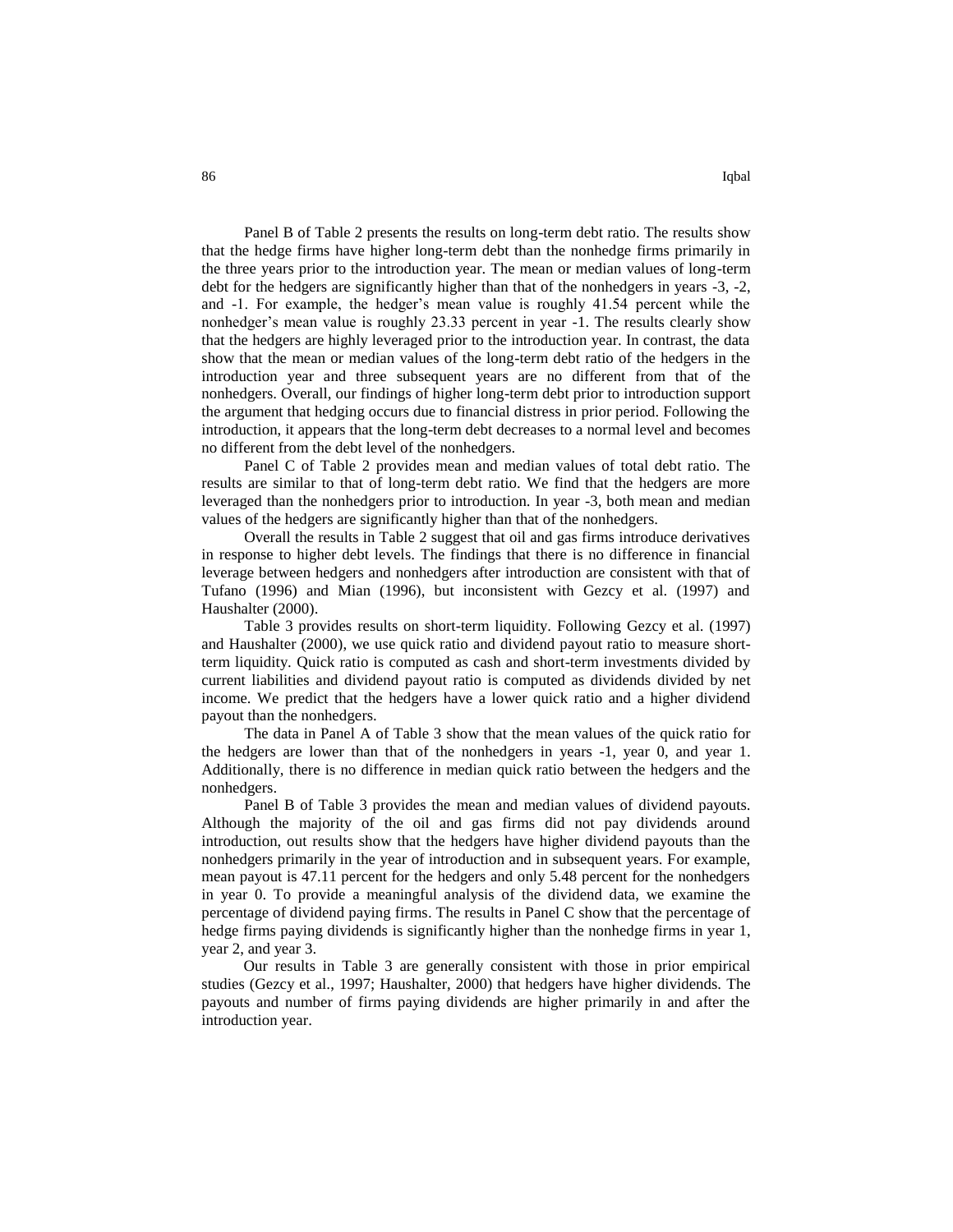**Table 3** This table reports the short-term liquidity ratios for the hedge and nonhedge oil and gas firms. Year 0 is the year of introduction for the hedge firms and the year of the first major decline in oil price for the nonhedge firms

|                                   | Nonhedge Firms                                           |                |            |    | <b>Hedge Firms</b> |                   |  |
|-----------------------------------|----------------------------------------------------------|----------------|------------|----|--------------------|-------------------|--|
| Year                              | N                                                        | Mean           | Median     | N  | Mean               | Median            |  |
| Panel A: Quick Ratio <sup>1</sup> |                                                          |                |            |    |                    |                   |  |
| $-3$                              | 36                                                       | 3.62           | 1.12       | 23 | 1.00               | 0.89              |  |
| $-2$                              | 39                                                       | 5.05           | 1.28       | 29 | 1.45               | 1.02              |  |
| $-1$                              | 43                                                       | 2.51           | 1.21       | 33 | $1.52^{a}$         | 1.17              |  |
| $\boldsymbol{0}$                  | 43                                                       | 2.36           | 1.06       | 43 | 1.40 <sup>a</sup>  | 1.02              |  |
| 1                                 | 45                                                       | 1.74           | 0.91       | 46 | 1.20 <sup>b</sup>  | 1.04              |  |
| $\overline{2}$                    | 45                                                       | 1.65           | 0.96       | 47 | 1.06               | 0.94              |  |
| $\mathbf{3}$                      | 45                                                       | 1.28           | 0.84       | 48 | 0.98               | 0.86              |  |
| Panel B: Dividend Payout (%)      |                                                          |                |            |    |                    |                   |  |
| $-3$                              | 33                                                       | 4.21           | 0.00       | 23 | 9.14               | 0.00              |  |
| $-2$                              | 36                                                       | 3.92           | 0.00       | 27 | 5.52               | 0.00              |  |
| $-1$                              | 38                                                       | 3.69           | $0.00\,$   | 34 | $12.92^{\text{a}}$ | 0.00              |  |
| $\boldsymbol{0}$                  | 37                                                       | 5.48           | 0.00       | 41 | 47.11ª             | $0.00^{\rm a}$    |  |
| 1                                 | 38                                                       | 2.35           | 0.00       | 40 | 23.49 <sup>b</sup> | 0.00 <sup>a</sup> |  |
| $\overline{2}$                    | 37                                                       | 1.85           | 0.00       | 41 | 31.28              | 0.00 <sup>a</sup> |  |
| 3                                 | 36                                                       | 17.01          | 0.00       | 42 | 61.62              | 0.00 <sup>b</sup> |  |
|                                   | Panel C: Number and Percentage of Firms Paying Dividends |                |            |    |                    |                   |  |
|                                   |                                                          | Number         | Percentage |    | Number             | Percentage        |  |
| $-3$                              | 33                                                       | $\overline{4}$ | 12.12      | 23 | 6                  | 26.09             |  |
| $-2$                              | 36                                                       | 5              | 13.90      | 27 | 5                  | 18.52             |  |
| $-1$                              | 38                                                       | 5              | 13.16      | 34 | 9                  | 26.47             |  |
| $\theta$                          | 37                                                       | 7              | 18.92      | 41 | 12                 | 29.27             |  |
| $\mathbf{1}$                      | 38                                                       | 5              | 13.16      | 40 | 11                 | $27.50*$          |  |
| $\mathfrak{2}$                    | 37                                                       | $\overline{4}$ | 10.81      | 41 | 10                 | $24.29*$          |  |
| 3                                 | 36                                                       | 4              | 11.11      | 42 | 13                 | $30.95*$          |  |

<sup>a</sup>Significantly different from the mean or median of the nonhedge firms at the 0.10 level.

<sup>b</sup>Significantly different from the mean or median of the nonhedge firms at the 0.05 level.

\*Pearson Chi-Square significant at the 0.10 level.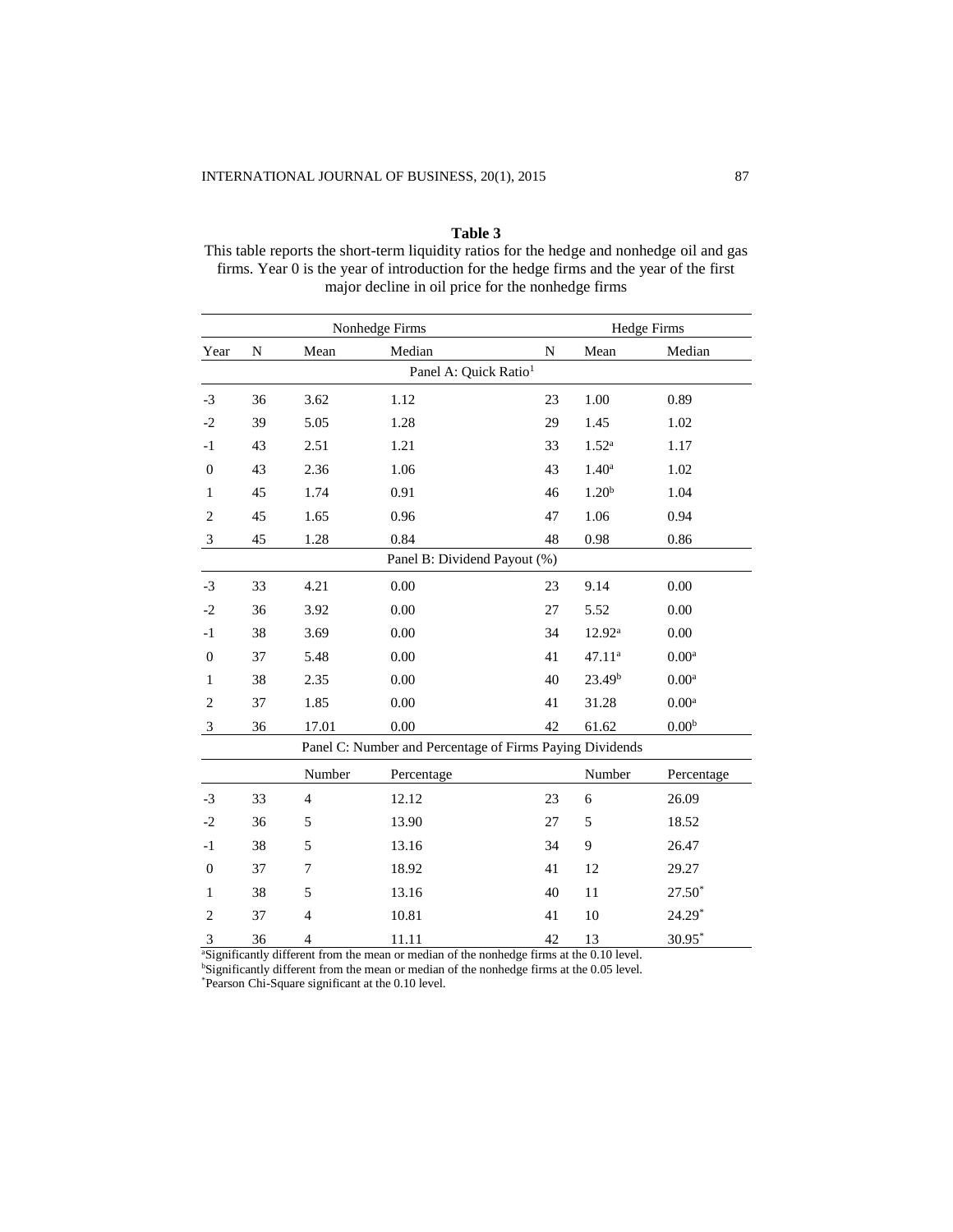## **V. CONCLUSIONS**

The purpose of this study is to examine the financial distress indicators around the time oil and gas firms introduce derivative instruments. We examine leverage and short-term liquidity from three years before to three years after the introduction of derivative instruments during the period, 1994 – 2010. The findings of our study will provide further evidence whether hedging is motivated by financial distress, specifically in the oil and gas industry.

Our data indicate that the hedgers have higher debt than the nonhedgers in the years immediately before derivatives are used. The level of debt decreases for the hedge firms and is no different from that of the nonhedge firms beginning year 0. We also find that short-term liquidity is lower for the hedge firms as compared to the nonhedge firms. The dividend payout and the number of firms paying dividends increase in the year of introduction and in subsequent years.

The findings of our study are consistent with prior findings that the hedgers in the oil and gas industry experience financial distress. The debt ratio indicator is more pronounced before the introduction of derivative instruments and dividend payout indicator is more pronounced in the year of introduction and in subsequent years.

# **ENDNOTES**

- 1. Another hypothesis is based on the agency theory that focuses on managerial incentive to manage risk (e.g., Stulz, 1984).
- 2. We recognize that a risk management program is more comprehensive than the use of derivative instruments for hedging.
- 3. The earliest year of the SEC filings reported on Edgar is 1994. For many firms, the first filings are available on SEC Edgar after 1994.
- 4. For firms whose derivative activities are reported in the first year of filing, we could not determine if hedging is introduced in the filing year or in a prior year.

## **REFERENCES**

- Allayannis G., and E. Ofex, 2001, "Exchange Rate Exposure, Hedging, and the Use of Foreign Currency Derivatives," *Journal of International Money and Finance*, 20, 273-296.
- Berkman, H., and M.E. Bradbury, 1996, "Empirical Evidence on the Corporate Use of Derivatives," *Financial Management*, 25, 5-13.
- Davis, S. J., and J. Haltiwanger, 2001, "Sectoral Job Creation and Destruction Responses to Oil Price Changes," Journal of Monetary Economics, 48, 465-512.
- Dolde, W., 1995, "Hedging, Leverage and Primitive Risk," *Journal of Financial Engineering,* 4, 187-216.
- Froot, K., D. Scharfstein, and J. Stein, 1993, "Risk Management: Coordinating Investment and Financing Policies*," Journal of Finance*, 48, 1629-1658.
- Geczy, C., B. Minton, and C. Schrand, 1997, "Why Firms Use Currency Derivatives?" *Journal of Finance*, 52, 1323-1354.
- Gogineni, S., 2010, "Oil and the Stock Market: An Industry Level Analysis," *The Financial Review,* 45, 995-1010.